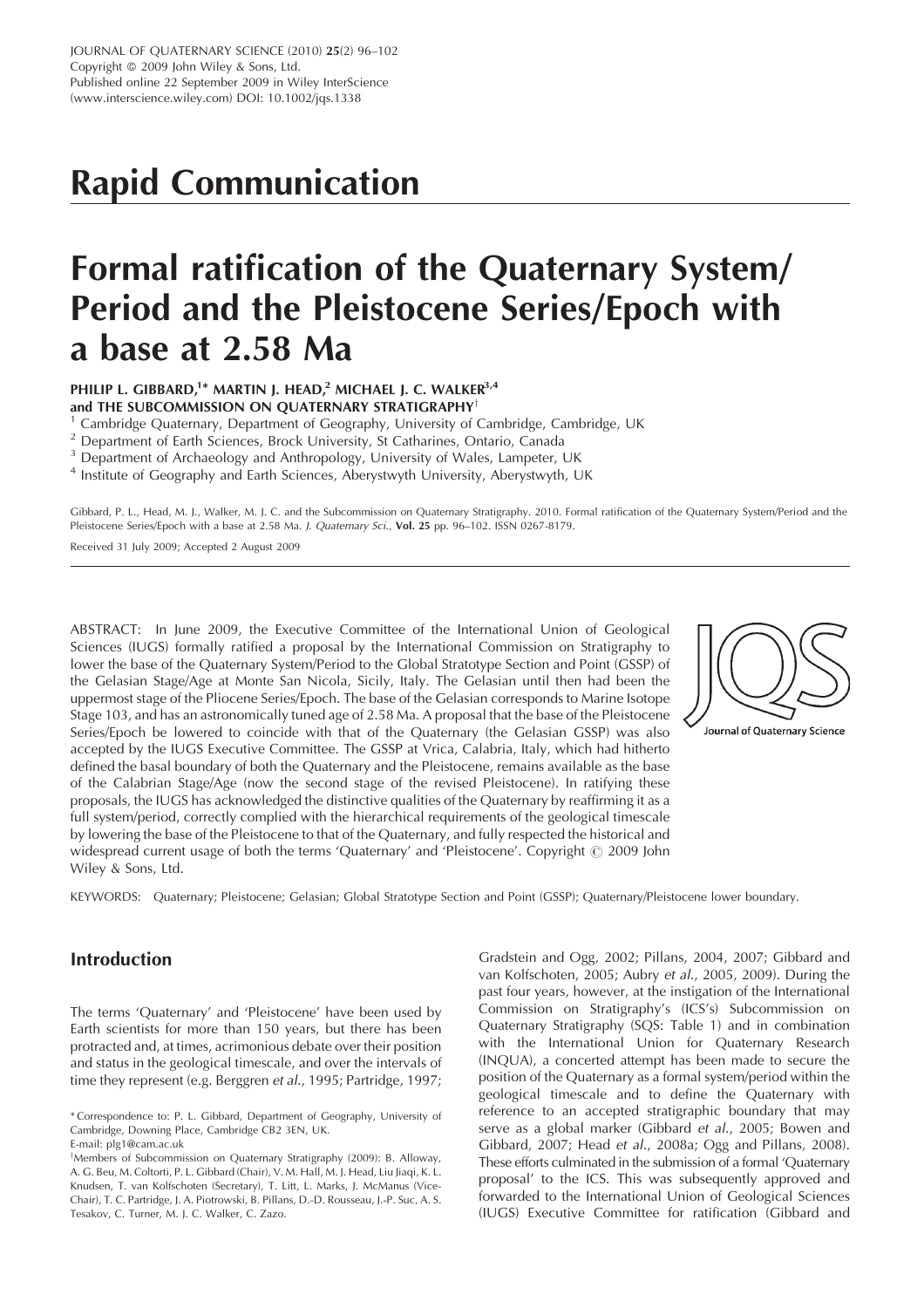Table 1 Subcommission on Quaternary Stratigraphy (2009)

| B. Alloway              | School of Geography and Earth Sciences, Victoria University of Wellington, PO Box 600, Wellington, New Zealand           |
|-------------------------|--------------------------------------------------------------------------------------------------------------------------|
| A. G. Beu               | School of Geography and Earth Sciences, Victoria University of Wellington, PO Box 600, Wellington, New Zealand           |
| M. Coltorti             | Dipartimento di Scienze della Terra, University of Siena, Italy                                                          |
| P. L. Gibbard (Chair)   | Department of Geography, University of Cambridge, UK                                                                     |
| V. M. Hall              | School of Archaeology and Palaeoecology, Queen's University, Belfast, UK                                                 |
| M. J. Head              | Department of Earth Sciences, Brock University, Canada                                                                   |
| Liu Jiagi               | Institute of Geology and Geophysics, Chinese Academy of Sciences, Beijing, China                                         |
| K. L. Knudsen           | Department of Earth Sciences, University of Aarhus, Denmark                                                              |
| T. van Kolfschoten      | Faculty of Archaeology, Leiden University, The Netherlands                                                               |
| (Secretary)             |                                                                                                                          |
| T. Litt                 | Institute of Paleontology, University of Bonn, Germany                                                                   |
| L. Marks                | Polish Geological Institute, Warsaw, Poland                                                                              |
| J. McManus (Vice-Chair) | Lamont-Doherty Earth Observatory, Columbia University, New York, USA                                                     |
| T. C. Partridge         | Climatology Research Group, University of the Witwatersrand, South Africa                                                |
| J. A. Piotrowski        | Department of Earth Sciences, University of Aarhus, Denmark; and Department of Geography, University of<br>Sheffield, UK |
| <b>B.</b> Pillans       | Research School of Earth Sciences, The Australian National University, Canberra, Australia                               |
| D.-D. Rousseau          | Ecole Normale Supérieure, Laboratoire de Météorologie Dynamique and CERES-ERTI, Paris, France                            |
| $I.-P.$ Suc             | Laboratoire PaléoEnvironnements et PaléobioSphère, Université Claude Bernard – Lyon 1, France                            |
| A. S. Tesakov           | Geological Institute, Russian Academy of Sciences, Moscow, Russia                                                        |
| C. Turner               | Department of Geography, University of Cambridge, UK                                                                     |
| M. J. C. Walker         | Department of Archaeology and Anthropology, University of Wales, Lampeter, Wales, UK; and Institute of                   |
|                         | Geography and Earth Sciences, Aberystwyth University, UK                                                                 |
| C. Zazo                 | Departamento de Geología, Museo Nacional de Ciencias Naturales (CSIC), Madrid, Spain                                     |

Head, 2009). Here we report on the decision by the IUGS Executive Committee to accept the proposal that the lower boundaries of the Quaternary System/Period, Pleistocene Series/Epoch and Gelasian Stage/Age be henceforth treated as coterminous, with a currently calibrated age of 2.58 Ma. This ratification officially reaffirms the Quaternary as a chronostratigraphic unit of system/period rank, while lowering its base and that of the Pleistocene by ca. 780 ka.

## Roles of IUGS, ICS and SQS

The organisation charged with responsibility for the formal division of geological time, and therefore the internationally sanctioned geological timescale (GTS), is the International Commission on Stratigraphy. The ICS is a constituent group of the International Union of Geological Sciences, which oversees all aspects of global geoscience and which is supported by funding from UNESCO. The principal role of the ICS is the subdivision, classification and enumeration of geological time, i.e. chronostratigraphy and geochronology. The ICS operates through subcommissions, each associated with a particular time period, the Subcommission on Quaternary Stratigraphy, for example, being responsible for the Quaternary. The subcommissions formulate proposals for the formal definition and subdivision of their respective periods that aim to improve the resolution of global correlation. Each division and subdivision represents a key time–stratigraphic unit. Following careful examination of the evidence, the basal boundary of this unit is defined by an appropriate point of reference in a designated sedimentary sequence (Global Stratotype Section and Point, GSSP), and its upper boundary is defined by the base of the succeeding unit. Proposals for such units to be formally recognised are submitted to the ICS for approval. A ballot then follows in which each of the ICS officers (18 in all) has one vote, and a proposal that achieves the appropriate majority (60% of the votes cast) is forwarded by the ICS to the IUGS Executive Committee for ratification. If the Executive Committee is

satisfied that the proposal is in order, it is ratified, and the details are published (with at least a summary appearing in the journal Episodes). Any changes that arise from the proposal are incorporated into the GTS (www.stratigraphy.org). Once a GSSP has been ratified by the IUGS, a 10-year moratorium on any change then applies (Remane et al., 1996).

## Status of the Quaternary in the geological timescale

The geological timescale is based on a hierarchical system of classification in which time–rock sequences (chronostratigraphy) and their corresponding intervals of time (geochronology) are represented by units of progressively lower rank. Both tradition and widespread current usage have accorded the Quaternary the status of system (a chronostratigraphic unit of high rank) and *period* (the equivalent geochronological unit) within the Cenozoic Erathem/Era (Salvador, 2006a,b). The Pleistocene is traditionally placed within the Quaternary at the next-lower rank of series (chronostratigraphy) or epoch (geochronology), as also is the Holocene (Bowen and Gibbard, 2007; Walker et al., 2009). The base of the Quaternary traditionally defines the upper boundary of the Tertiary, the preceding system/period that extends back to the end of the Cretaceous (Hedberg, 1976; Salvador, 1994, 2006a,b).

There has, nonetheless, been opposition to this conventional usage. In 1968, the Stratigraphy Committee of the Geological Society of London recommended that the Cenozoic be divided 'informally' into Tertiary and Quaternary sub-eras, with the Tertiary further divided into Paleogene and Neogene systems/periods, a proposal that was followed in the 1982 and 1989 GTSs (Harland et al., 1982, 1990; Fig. 1(a)). This subdivision was not, however, universally accepted; for example, the timescale adopted by the United States Geological Survey and the Geological Society of America returned the Quaternary and Tertiary to full system/period status (Palmer, 1983; Salvador, 1994; Fig. 1(b)). Nonetheless, in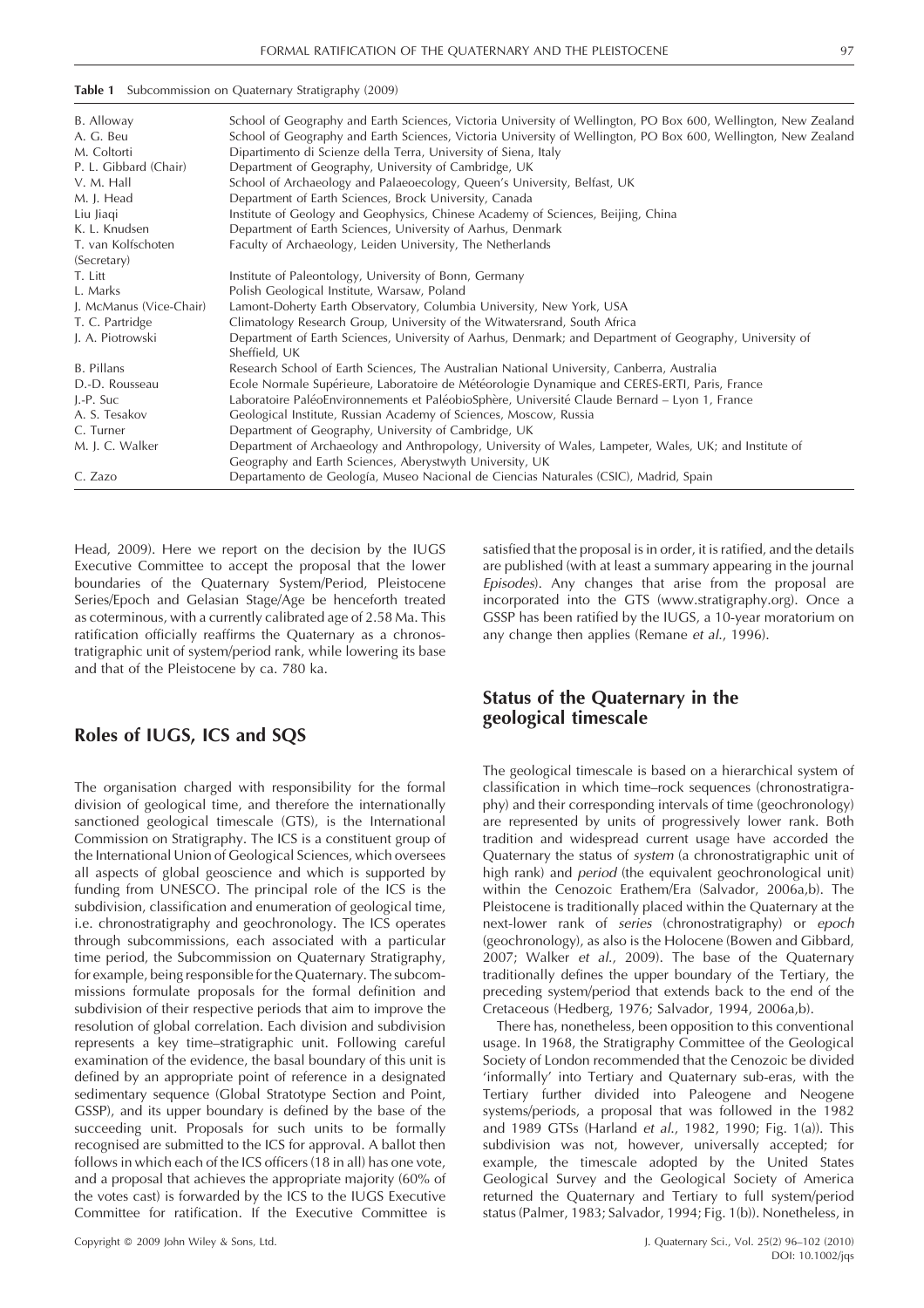

Figure 1 Comparison of Cenozoic timescales. The Palmer/Salvador timescale (b) is the most widely adopted Cenozoic timescale in current use, while the Cowie and Bassett/Remane timescale (c) was, until now, the most recent Cenozoic timescale endorsed by the IUGS. The current timescale, newly ratified by the IUGS (h), follows the Cowie and Bassett/Remane timescale, but with the base of the Quaternary and Pleistocene lowered to 2.6 Ma. The Tertiary (a, b, e–g), while not included in the newly ratified timescale (h), is under consideration for future reinstatement (Head et al., 2008b), and features in the latest Geological Society of America timescale (Walker and Geissman, 2009). The stratigraphical intervals are not scaled to geological time

the subsequent IUGS-approved timescales of Cowie and Bassett (1989) and Remane (2000), the Tertiary was absent (Fig. 1(c)), having been left undefined by the IUGS following the acceptance of GSSPs for the Paleogene in 1991 (Molina et al., 2006) and Neogene in 1996 (Steininger et al., 1997). However, the term 'Tertiary' has never been explicitly eliminated by the IUGS (Head et al., 2008b).

Compounding this difficulty, the 2004 version of the GTS (Gradstein et al., 2004) omitted not only the Tertiary but also Quaternary (Fig. 1(d)). The Miocene, Pliocene, Pleistocene and Holocene series/epochs were instead incorporated within a Neogene Period that extended to the present day (Gradstein et al., 2004, 2005). Although the timescales of Gradstein et al. were not sanctioned by either the ICS or IUGS, they reinvigorated debate on the nature, duration and chronostratigraphic position of both the Quaternary and Tertiary, and also of the Neogene (for reviews, see Pillans and Naish, 2004; Aubry et al., 2005; Gibbard et al., 2005; Walsh, 2006, 2008; Lourens, 2008). Intensive discussions between the SQS and INQUA ultimately led to a firm restatement that the Quaternary should remain as a chronostratigraphic/geochronological unit of full system/period status, and that any compromise position (e.g. Fig. 1(e)) should be rejected. In May 2007, the ICS voted in favour of the resulting proposal, and the IUGS ratified the Quaternary as a formal system/period later that month by unanimous vote. This decision officially established the Quaternary at its current stratigraphical rank of system/period (Fig. 1(h)). Ironically, the Quaternary now holds the same rank as it did 25 years ago (Fig. 1(b)), except that its duration has been extended by ca. 780 ka, and it is to this matter that we now turn our attention.

## Base of the Quaternary and of the Pleistocene

The need to standardise a basal boundary for the Quaternary (and hence for the Pleistocene) was first recognised as long ago as 1948. At the 18th International Geological Congress held in London that year, it was decided that an objective reference stratotype was required and, following formal stratigraphical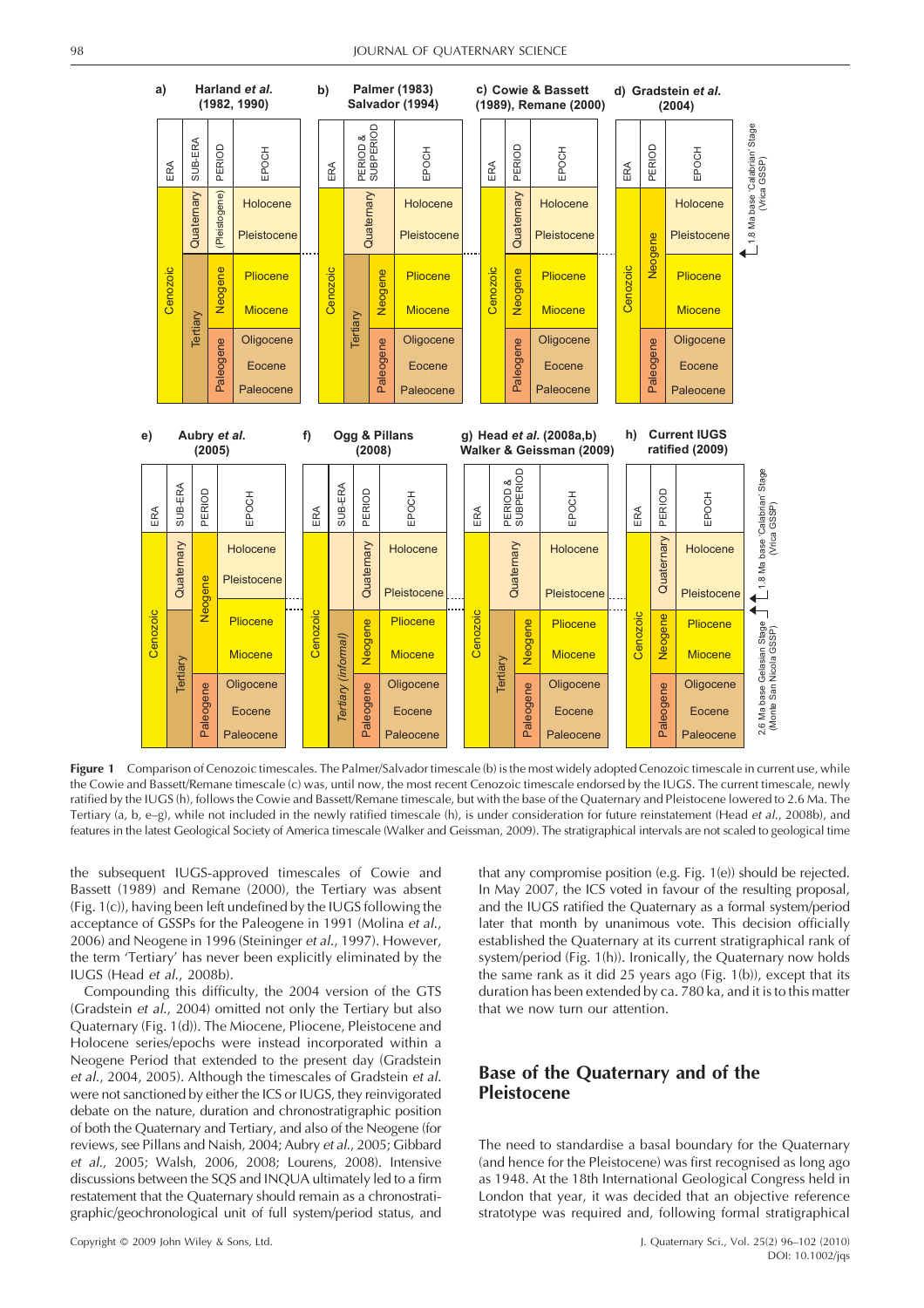convention, it was accepted that the Tertiary/Neogene– Quaternary (i.e. Pliocene–Pleistocene) boundary stratotype should be defined in marine strata. But it was not until 1982 at the 11th INQUA Congress in Moscow that the Vrica section in Calabria, southern Italy, was formally proposed as the boundary stratotype for the Pleistocene Epoch. The boundary was defined on lithostratigraphical criteria, the marker point being at the base of the claystone conformably overlying the sapropelic marker bed 'e', which lies within the Olduvai normal polarity subchron (Aguirre and Pasini, 1985; Cita et al., 2008). The boundary was initially dated at 1.64 Ma, but this was subsequently revised by astronomical calibration to 1.806 Ma (Lourens et al., 2005). The Vrica GSSP was formally ratified by the IUGS in 1984 (Bassett, 1985).

This was a controversial decision, however, because even at that time there was widespread feeling, within INQUA and in the wider Quaternary community, that the boundary should be located earlier in the geological record at a time of much greater change in the Earth–climate system. It has long been known that global cooling began in the late Tertiary/Neogene, with multiple major cooling phases between 2.8 and 2.4 Ma (Marine Isotope Stage (MIS) G10 to MIS 96), the expression of which varies according to region (North Atlantic ice-rafted debris at 2.72 Ma; loess–palaeosol accumulation in China at 2.6 Ma; severe cooling in northwestern Europe at 2.52 Ma; arrival of sub-Antarctic molluscs in New Zealand at 2.4 Ma; Head et al., 2008a). Although no single global event emerges as a trigger for these changes, closure of the Panama Isthmus appears to have been the most likely catalyst (Sarnthein et al., 2009). Moreover, with respect to the Vrica section, some of the so-called 'northern guests', cold-tolerant migrants into the Mediterranean that had been used as indicators of cooling at the boundary (Aguirre and Pasini, 1985), have since been found to have arrived in the Mediterranean earlier than 1.8 Ma (e.g. Aiello et al., 1996). Indeed, it is now apparent that major cooling events in the Mediterranean region occurred between 2.8 and 2.5 Ma (e.g. Versteegh, 1997; Monegatti and Raffi, 2001; Roveri and Taviani, 2003), which coincide with the more widely agreed onset of the Quaternary outlined above. In addition, although the GSSP at Vrica is indeed located within the Olduvai subchron, it is 10 m below the top of the subchron and about the same distance from its base (Cita et al., 2008).

Despite growing dissatisfaction in many parts of the Quaternary community with the Vrica stratotype, however, no further formal move was made to propose an alternative GSSP. In 1996, however, the IUGS ratified a new Pliocene stage, the Gelasian, between the underlying Piacenzian Stage and the overlying Pleistocene Series, the lower boundary of the latter being represented by the Vrica GSSP (Fig. 2). The base of the Gelasian was defined by a GSSP at Monte San Nicola in southern Sicily (Figs. 3 and 4) and dated by astronomical tuning to 2.588 Ma (corresponding to MIS 103). The GSSP lies just 1 m above the Gauss–Matuyama palaeomagnetic reversal (Rio et al., 1998; Lourens, 2008). We consider a rounded age of 2.58 Ma to be appropriate for the boundary. This development prompted the ICS to establish a joint Quaternary–Neogene task group to look again at the position of the Pliocene–Pleistocene boundary, but the resulting proposal ultimately failed to reach a supermajority (60%) recommendation (Remane and Michelsen, 1998). As a consequence, the IUGS reaffirmed the Vrica GSSP as defining the base of the Pleistocene and, moreover, implemented a 10-year moratorium that precluded further consideration of the definition of the Quaternary and the relocation of its lower boundary and that of the Pleistocene.

Neither INQUA nor the SQS were prepared to let matters rest, however. Following the largest survey of opinion of its

#### **Current IUGS ratified (2009)**



Figure 2 The current IUGS-sanctioned (2009) timescale for the Cenozoic, in which the Quaternary and Pleistocene are coterminous with the base of the Gelasian Stage at 2.6 Ma. Stage names and boundary ages are from the ICS website (January 2008), with the Calabrian and Ionian stages following Cita et al. (2006, 2008) and the provisional Tarantian Stage following Cita (2008 and references therein). Currently defined GSSPs are indicated by black arrows. The stratigraphical intervals are not scaled to geological time (modified from Head et al., 2008b)

constituent members ever undertaken, INQUA, jointly with the SQS, in March 2006 requested that the ICS accept the proposition that the Quaternary be officially established at the rank of system/period with its base at the GSSP of the Gelasian Stage (2.6 Ma), and that the base of the Pleistocene also be lowered from 1.8 Ma to coincide with that of the Quaternary. In May 2007, the ICS voted in favour of the SQS/ INQUA proposal, but the IUGS Executive Committee, while approving the ICS's request to accept the Quaternary as a formal system/period, declared that the base of the Pleistocene could not be moved until the 10-year moratorium had expired (in January 2009). The Quaternary position was further strengthened following an open forum for discussions at the 33rd International Geological Congress in Oslo in August 2008, which revealed overwhelming support for the Quaternary to be recognised as a full system/period extending from 2.6 Ma to the present day, and for the base of the Pleistocene to be lowered to that of the Quaternary in order to maintain stratigraphic hierarchy (Ogg and Pillans, 2008; Head et al., 2008a). However, there remained a strong voice from the Neogene community reiterating the view that the Neogene Period should extend to the present day, with the Quaternary overlapping the Neogene at the lower or higher ranks of subsystem/subperiod or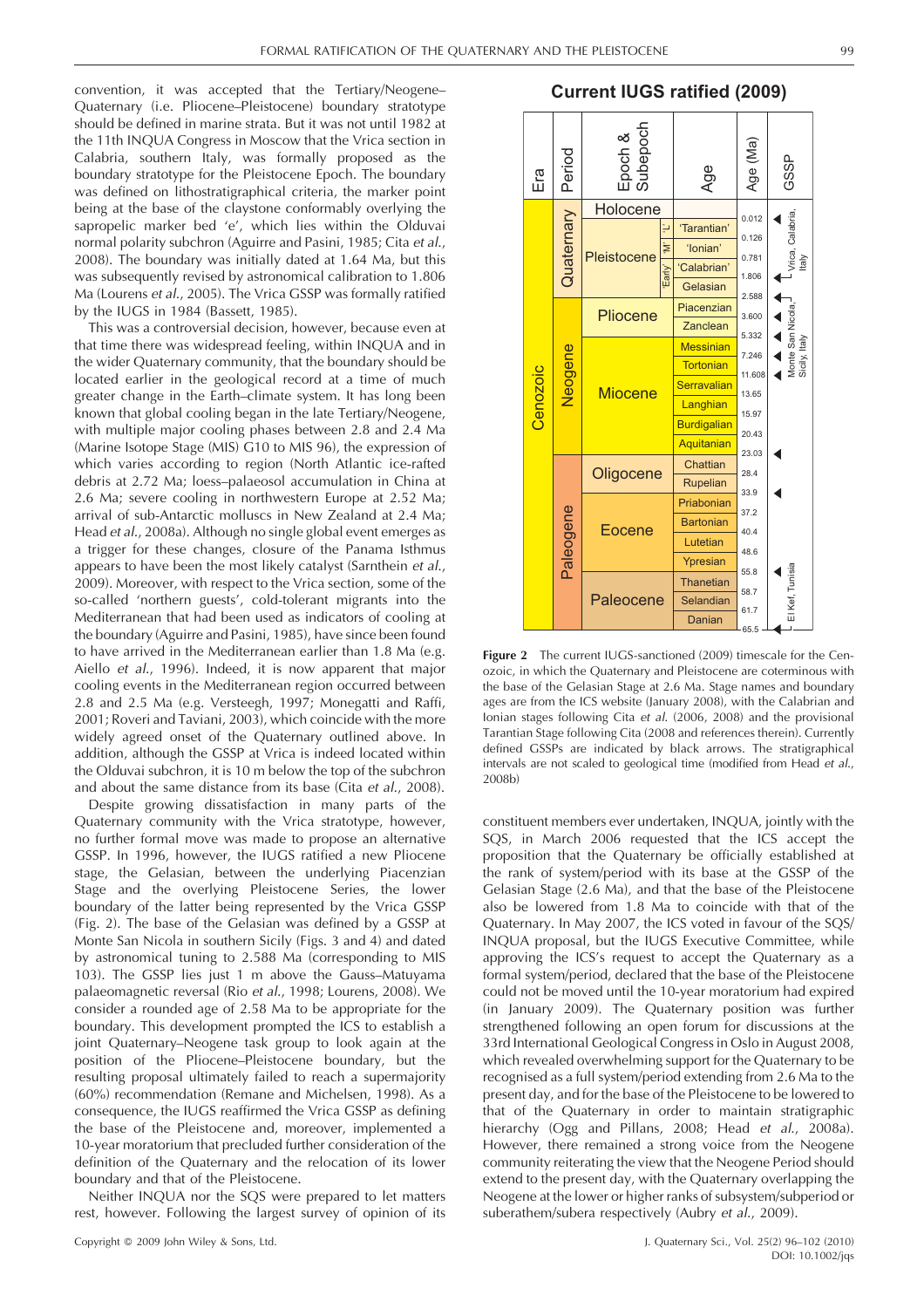

Figure 3 Panoramic view of the Monte San Nicola section in southern Sicily. The view is to the north and shows a sequence of uplifted Mediterranean precession-related sapropels (MPRS) spanning the Piacenzian and Gelasian stages. Obliquity-controlled glacial cycles are also evident as dark layers in this section. The arrow indicates the position of the sapropelic (dark) Nicola bed, which is the correlative of MPRS-250 (Rio et al., 1998). The Gelasian– Pleistocene–Quaternary GSSP is at the base of the marly (light) layer immediately overlying the Nicola bed, and lies within the Monte Narbone Formation. Photograph courtesy of E. Di Stefano/S. Bonomo

# Formal proposals

Following the public discussions at the Oslo congress, the ICS asked the two competing proponents – the Subcommission on Quaternary Stratigraphy (SQS) and the Subcommission on Neogene Stratigraphy (SNS) – to submit formal proposals on which the ICS voting membership could comment and ultimately vote. In summary, the respective cases were as follows:

#### Quaternary/SQS proposal:

1. The base of the Quaternary System/Period should be lowered to the GSSP of the Gelasian Stage (currently the upper-



Figure 4 Close-up view of the Monte San Nicola section showing rhythmic bedding at precession- and obliquity-related, and sub-Milankovitch scales (Hilgen, 2004). The Gelasian–Pleistocene–Quaternary GSSP, dated at 2.58 Ma, is at the base of the marly (light) layer immediately overlying the sapropelic (dark) Nicola bed. The Nicola bed is indicated by an arrow. Photograph courtesy of E. Di Stefano/S. Bonomo

most stage of the Pliocene Series) within MIS 103, which has a calibrated age of 2.58 Ma.

- 2. The base of the Pleistocene Series/Epoch should be lowered to coincide with that of the Quaternary System boundary (the Gelasian GSSP).
- 3. The Vrica GSSP (the present Quaternary and Pleistocene basal boundary) should be retained as the base of the Calabrian Stage, the second stage of the revised Pleistocene Series (Fig. 2).
- 4. The Quaternary, as already recognised by the IUGS, should retain its system/period status and succeed the Neogene in the GTS.

#### Neogene/SNS proposal:

- 1. The Cenozoic Era should comprise the Paleogene and Neogene, each as a system/period, and the Quaternary should be a subsystem/subperiod spanning the past 2.6 Ma.
- 2. The Neogene System/Period should extend to the present day.
- 3. The Pliocene/Pleistocene boundary should remain at 1.8 Ma as currently defined but the Pliocene Series/Epoch should be split into an Early Pliocene and a Late Pliocene. This would effectively decouple the Quaternary and the Pleistocene in the GTS.
- 4. The Quaternary Subsystem/Subperiod should contain the Pleistocene and Late Pliocene Series/Epochs.

Full details of the respective cases and of the voting can be found in Gibbard and Head (2009) and on the ICS (www.stratigraphy.org) and SQS (www.quaternary.stratigraphy.org.uk) websites.

Voting was based on the premise that if neither proposal gained a 60% majority the status quo would be maintained, namely that the Quaternary would remain as a system/period but with its base still undefined (although not at the Gelasian GSSP), and that the lower boundary of the Pleistocene would continue to be defined by the Vrica GSSP at 1.8 Ma.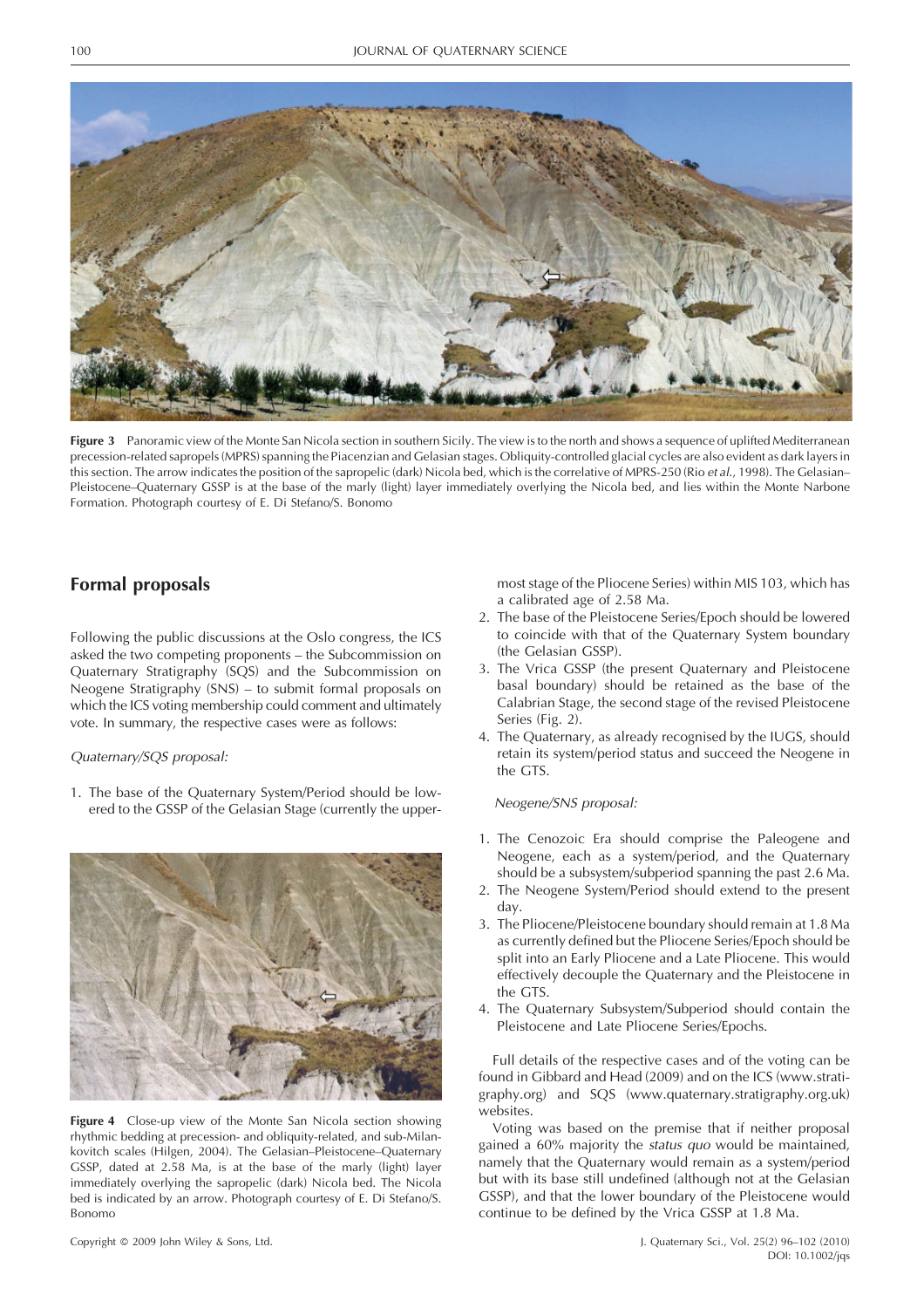# **Outcome**

The results of the voting were overwhelmingly in favour of the SQS recommendations. In the final ballot, 89% of the ICS voting membership supported the Quaternary case. In May 2009, the ICS forwarded the results to the IUGS Executive Committee, and on 29 June 2009 that body formally ratified the SQS proposal. This brings closure to a debate that has run for more than six decades and, from a Quaternary perspective at least, the outcome is entirely satisfactory. In addition, with the imposition of the 10-year moratorium, this matter cannot be revisited until 2019 at the earliest.

In the scheme that has been accepted by IUGS, the Quaternary System/Period, Pleistocene Series/Epoch and Gelasian Stage/Age share the same GSSP at the base of the Gelasian, which is located at Monte San Nicola, Sicily, and dated at 2.58 Ma. The Holocene, which is now defined with reference to the NGRIP Greenland ice core GSSP (Walker et al., 2009), remains as a series/epoch distinct from the Pleistocene, in recognition of the fundamental impact of humans on an otherwise unremarkable interglacial. Consequently, the terms Quaternary and Pleistocene are both essential. While it has been necessary to lower the base of the Pleistocene, the Vrica GSSP remains available to define the base of the Calabrian Stage (Cita et al., 2008; Fig. 2). The name 'Calabrian' for the second stage of the Pleistocene will be submitted for formal ratification in the near future. This reclassification of the later Cenozoic Era meets all of INQUA's requirements, obeys the principles of a hierarchical GTS, and respects the historical precedents and established usage for the term Quaternary.

Acknowledgements We happily acknowledge helpful and lengthy discussions with many colleagues, in particular David Bowen, Maria Bianca Cita, John Clague, Svend Funder, Nicol Morton, the late Nicholas Shackleton, Alan Smith, Jan Zalasiewicz and members of the Geological Society of London's Stratigraphy Commission. We are indebted to Jim Ogg, former Secretary-General of the ICS, and especially Stan Finney, current Chair of the ICS, for their support and advice throughout what has been a long and, at times, difficult process. We are also grateful to Stefano Torricelli for timely assistance, and to Enrico Di Stefano and Sergio Bonomo for the photographs.

# References

- Aguirre E, Pasini G. 1985. The Pliocene–Pleistocene boundary. Episodes 8: 116–120.
- Aiello G, Barra D, Bonaduce G. 1996. The genus Cytheropteron Sars, 1866 (Crustacea: Ostracoda) in the Pliocene–Early Pleistocene of the Mount San Nicola section (Gela, Sicily). Micropaleontology 42: 167– 178.
- Aubry M-P, Berggren WA, Van Couvering J, McGowran B, Pillans B, Hilgen F. 2005. Quaternary: status, rank, definition, survival. Episodes 28: 118–120.
- Aubry M-P, Berggren WA, Van Couvering J, McGowran B, Hilgen F, Steininger F, Lourens L. 2009. The Neogene and Quaternary: chronostratigraphic compromise or non-overlapping magisteria? Stratigraphy 6: 1–16.
- Bassett MG. 1985. Towards a 'common language' in stratigraphy. Episodes 8: 87–92.
- Berggren WA, Hilgen FJ, Langereis CG, Kent DV, Obradovich JD, Raffi I, Raymo ME, Shackleton NJ. 1995. Late Neogene chronology: new perspectives in high-resolution stratigraphy. Geological Society of America Bulletin 107: 1272–1287.
- Bowen DQ, Gibbard PL. 2007. The Quaternary is here to stay. Journal of Quaternary Science 22: 3–8.
- Cita MB. 2008. Summary of Italian marine stages of the Quaternary. Episodes 29: 107–114.
- Cita MB, Capraro L, Ciaranfi N, Di Stefano E, Marino M, Rio D, Sprovieri R, Vai GB. 2006. Calabrian and Ionian: a proposal for the definition of Mediterranean stages for the Lower and Middle Pleistocene. Episodes 29: 107–114.
- Cita MB, Capraro L, Ciaranfi N, Di Stefano E, Lirer F, Maiorano P, Marino M, Raffi I, Rio D, Sprovieri R, Stefanelli S, Vai GB. 2008. The Calabrian stage redefined. Episodes 31: 418–429.
- Cowie JW, Bassett MG. (compilers). 1989. 1989 global stratigraphic chart with geochronometric and magnetostratigraphic calibration. Episodes 12 (supplement, 1 sheet).
- Gibbard PL, van Kolfschoten T. 2005. The Pleistocene and Holocene Series. In A Geologic Time Scale 2004, Gradstein FM, Ogg JG, Smith AG (eds). Cambridge University Press: Cambridge, UK; 441–452 [imprinted 2004].
- Gibbard PL, Head MJ. 2009. The definition of the Quaternary System/ Period and the Pleistocene Series/Epoch. Quaternaire 20: 125–133.
- Gibbard PL, Smith AG, Zalasiewicz JA, Barry TL, Cantrill D, Coe AL, Cope JWC, Gale AS, Gregory FJ, Powell JH, Rawson PR, Stone P, Waters CN. 2005. What status for the Quaternary? Boreas 34: 1–6.
- Gradstein FM, Ogg JG. 2002. Future directions in stratigraphy. Episodes 25: 203–208.
- Gradstein FM, Ogg JG, Smith AG, Bleeker W, Lourens LJ. 2004. A new geologic time scale with special reference to the Precambrian and Neogene. Episodes 27: 83–100 (with accompanying chart).
- Gradstein FM, Ogg JG, Smith AG (eds). 2005. A Geologic Time Scale 2004. Cambridge University Press: Cambridge, UK [imprinted 2004].
- Harland WB, Cox AV, Llewellyn PG, Pickton CAG, Smith AG, Walters R. 1982. A Geologic Time Scale. Cambridge University Press: Cambridge, UK.
- Harland WB, Armstrong RL, Cox AV, Craig LE, Smith AG, Smith DG. 1990. A Geologic Time Scale 1989. Cambridge University Press: Cambridge, UK.
- Head MJ, Gibbard PL, Salvador A. 2008a. The Quaternary: its character and definition. Episodes 31: 234–238.
- Head MJ, Gibbard PL, Salvador A. 2008b. The Tertiary: a proposal for its formal definition. Episodes 31: 248–250.
- Hedberg HD. 1976. International Stratigraphic Guide: A Guide to Stratigraphic Classification, Terminology and Procedure. Wiley: New York.
- Hilgen F. 2004. Milankovitch cycles as a geochronometric tool to construct geological time scales. In 32nd International Geological Congress, Florence. Post-Congress Field Trip Guide, Vol. 6, P56 1–22.
- Lourens LJ. 2008. On the Neogene–Quaternary debate. Episodes 31: 239–242.
- Lourens L, Hilgen F, Shackleton NJ, Laskar J, Wilson D. 2005. The Neogene Period. In A Geologic Time Scale 2004, Gradstein FM, Ogg JG, Smith AG (eds). Cambridge University Press: Cambridge, UK; 409–440 [imprinted 2004].
- Molina E, Alegret L, Arenillas I, Arz JA, Gallala N, Hardenbol J, von, Salis K, Steurbaut E, Vandenberghe N, Zaghbib-Turki D. 2006. The Global Boundary Stratotype Section and Point for the base of the Danian Stage (Paleocene, Paleogene, 'Tertiary', Cenozoic) at El Kef, Tunisia: original definition and revision. Episodes 29: 263–273.
- Monegatti P, Raffi S. 2001. Taxonomic diversity and stratigraphic distribution of Mediterranean Pliocene bivalves. Palaeogeography, Palaeoclimatology, Palaeoecology 165: 171–193.
- Ogg JG, Pillans B. 2008. Establishing Quaternary as a formal international Period/System. Episodes 31: 230–233.
- Palmer AR. (ed.). 1983. The Decade of North American Geology 1983
- geologic time scale. Geology 11: 503–504. Partridge TC. (ed.). 1997. The Plio-Pleistocene boundary. Quaternary International 40: 1–100.
- Pillans B. 2004. Proposal to redefine the Quaternary. Episodes 27: 127.
- Pillans B. 2007. Defining the Quaternary: where do we go from here?
- Stratigraphy 4: 145-149.
- Pillans B, Naish T. 2004. Defining the Quaternary. Quaternary Science Reviews 23: 2271–2282.